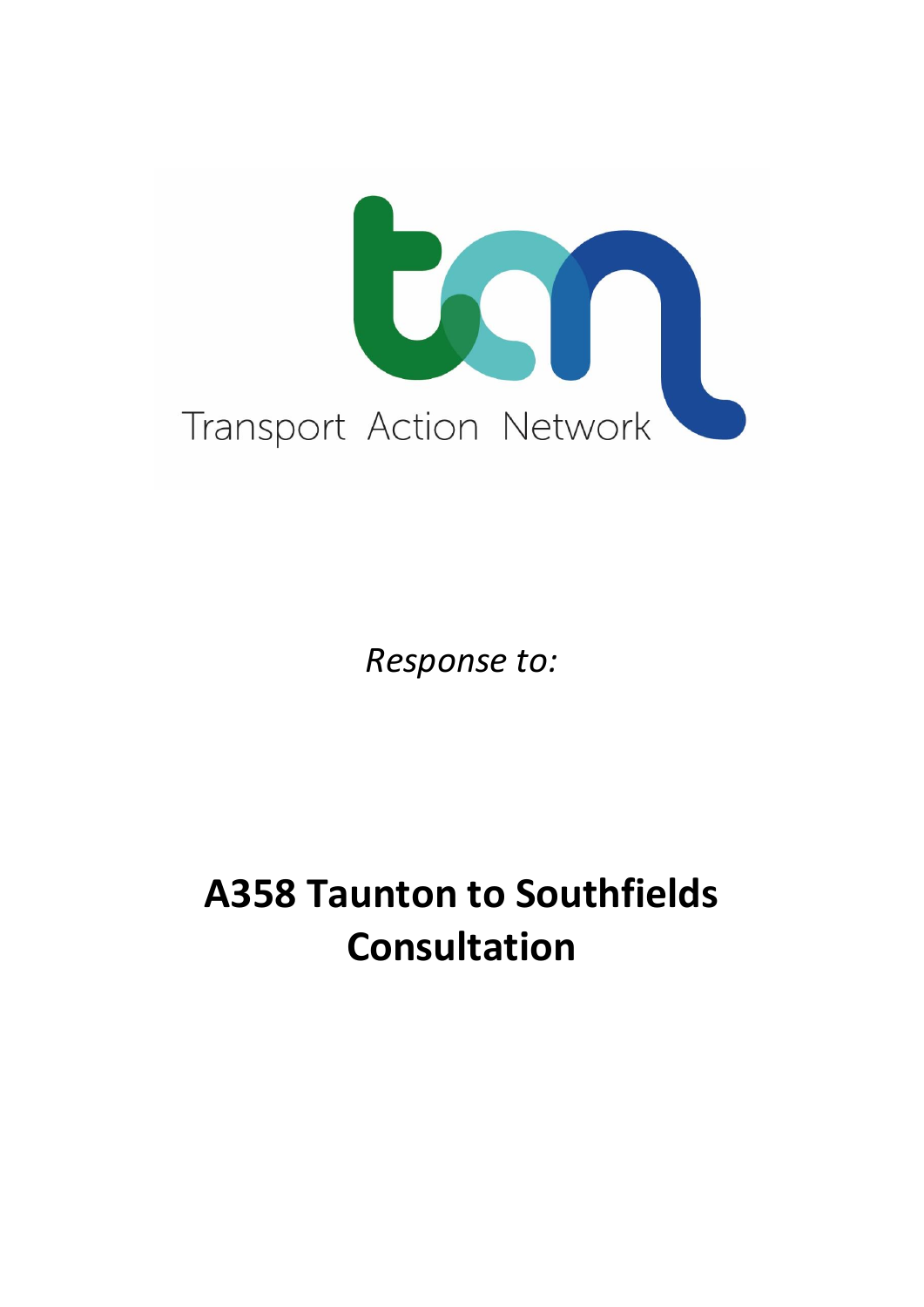### **Headline comments**

- The consultation is fundamentally flawed, too short and badly presented. It should be rerun with a proper set of options for the scheme and with clearer signposting to documentation.
- The non-technical summary of the Preliminary Environmental Impact Report (PEIR) is not fit for purpose, contradicting evidence elsewhere and understating true impact of the scheme.
- The new road fails to deliver on the scheme objectives and National Highways have not worked with local people to reduce the scheme severance and its impact on their quality of life.
- The proposed scheme will increase carbon dioxide emissions (from traffic growth and due to its construction) by over two million additional tonnes at a time when we should be rapidly reducing our emissions to reach a 78% reduction by 2035 and netzero by 2050.
- The new road will substantially increase noise pollution for many local residents, despite some people seeing noise levels drop.
- The impact of higher levels of pollution on local residents are not properly assessed.
- It will have a detrimental impact on several habitats including ancient woodland and national and local wildlife sites, and negatively impact on bats.
- There will be the loss of mature trees and a negative impact on the setting of the Blackdown Hills AONB.

## **Introduction**

The proposed scheme would consist of 8.5 miles (13.6km) of new dual carriageway and large junctions between J25 on the M5 and Southfields roundabout on the A303.

We formally object to the proposed new road on the grounds that it will not deliver sufficient benefits to justify the significant environmental and social costs. Increasing road capacity also undermines key policy goals on environmental protection, modal shift, carbon reduction, air pollution and public health. It will increase community severance, divert a considerable number of rights of way which will become less pleasant to use alongside, or close to, a 70mph dual carriageway. This will undermine people's enjoyment of the area and their recreational opportunities and hence their mental and physical well-being.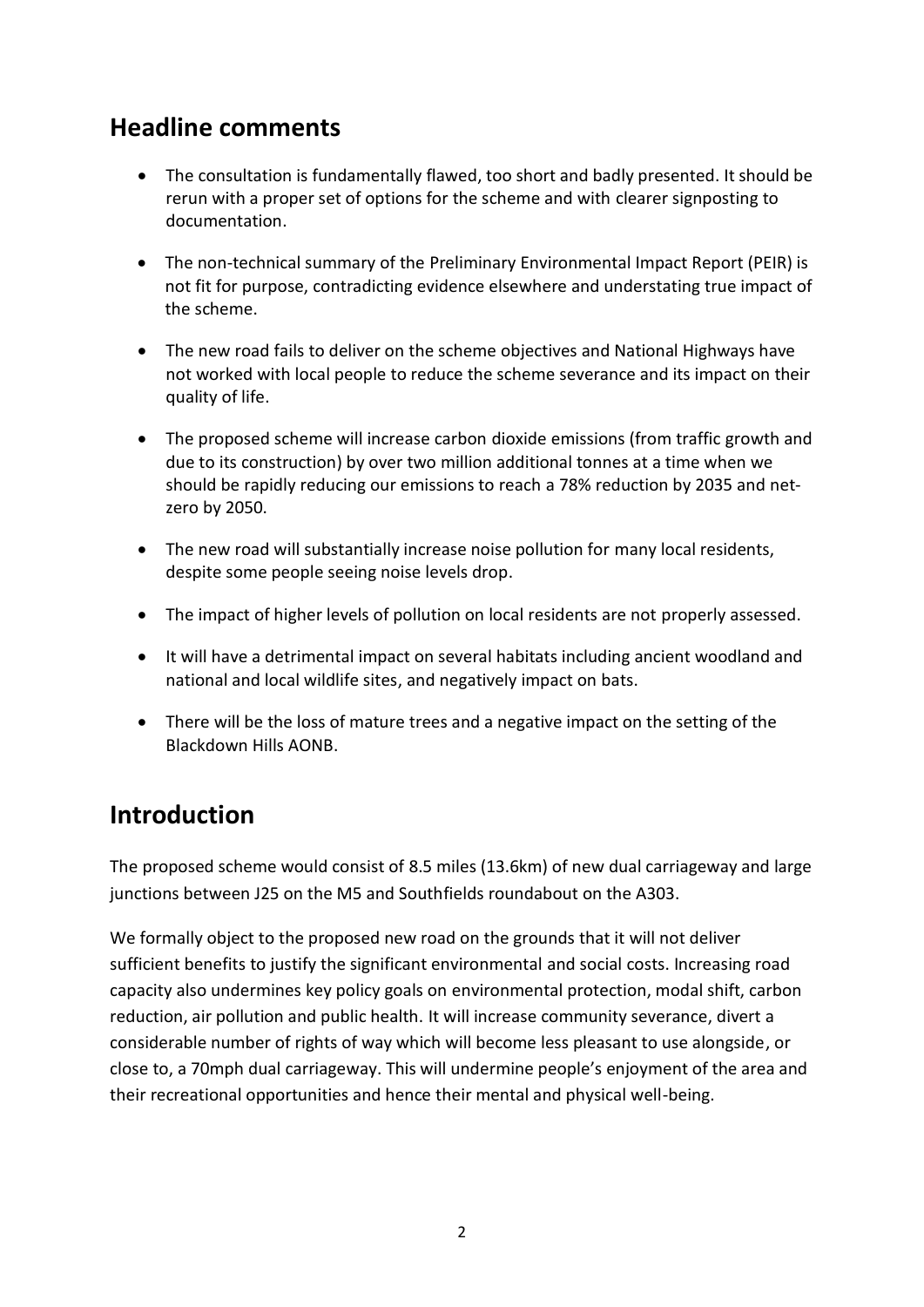## **Aims of the scheme**

The scheme aims are set out as follows:

- improve the capacity of the road to reduce delays and queues that occur during peak hours and at key times of the year i.e. the height of summer.
- support economic growth, facilitating growth in jobs and housing by providing a freeflowing and reliable connection between the South East and the South West
- make the road safer, by providing additional capacity and reducing driver stress. We'll also improve routes for pedestrians, cyclists, horse riders in the area.
- protect the environment and look for opportunities to improve it, minimising any unnecessary impact of the scheme on the surrounding natural and historic environment and landscape
- work with local communities to reduce the impact of the road in terms of community severance, and look for ways to improve local peoples' quality of life

However, there is little evidence to support the claim it will lead to economic growth, even if it might lead to economic redistribution. While roads can always be made safer, the current road actually has a safer crash record than the average crash rate for rural trunk A-roads<sup>1,2</sup> so it's questionable whether National Highways' overengineered solution is necessary to address any safety issues.

Given that one bridleway and many roads and footpaths will be stopped up with significant diversions it is hard to see how an overall positive score on rights of way has been achieved.

Insisting on a dual carriageway for the whole length of the scheme is not looking for opportunities to improve the environment or minimising the scheme's impact. It's doing the opposite. At the same time National Highways is clearly not listening to local communities, especially at the eastern end who will be strongly impacted by the scheme. They will see community severance worsened along with their quality of life.

# **Issues of concern**

#### *Flawed consultation*

For such a large road, 8.5 miles (13.6km) long, with a substantial number of accompanying documents, a six week consultation is completely inadequate. It is worth noting that the shorter 5 mile (8km) A27 Arundel Bypass will have an 8 week consultation when it starts in January next year. Even that is not that much time given the wealth of information people need to read to fully understand the impacts of the new road and come to an informed position on it.

<sup>1</sup> Table 3.4, page 29, [Technical Appraisal Report \(January 2018\)](https://highwaysengland.citizenspace.com/he/taunton-to-southfields-dualling-scheme/supporting_documents/A358%20TAR%20Full%20Copy%20Addendum%2020%20FEB%202018.pdf) – Highways England

<sup>2</sup> Paragraph 12.6.69, page 32, Chapter 12 Population and Health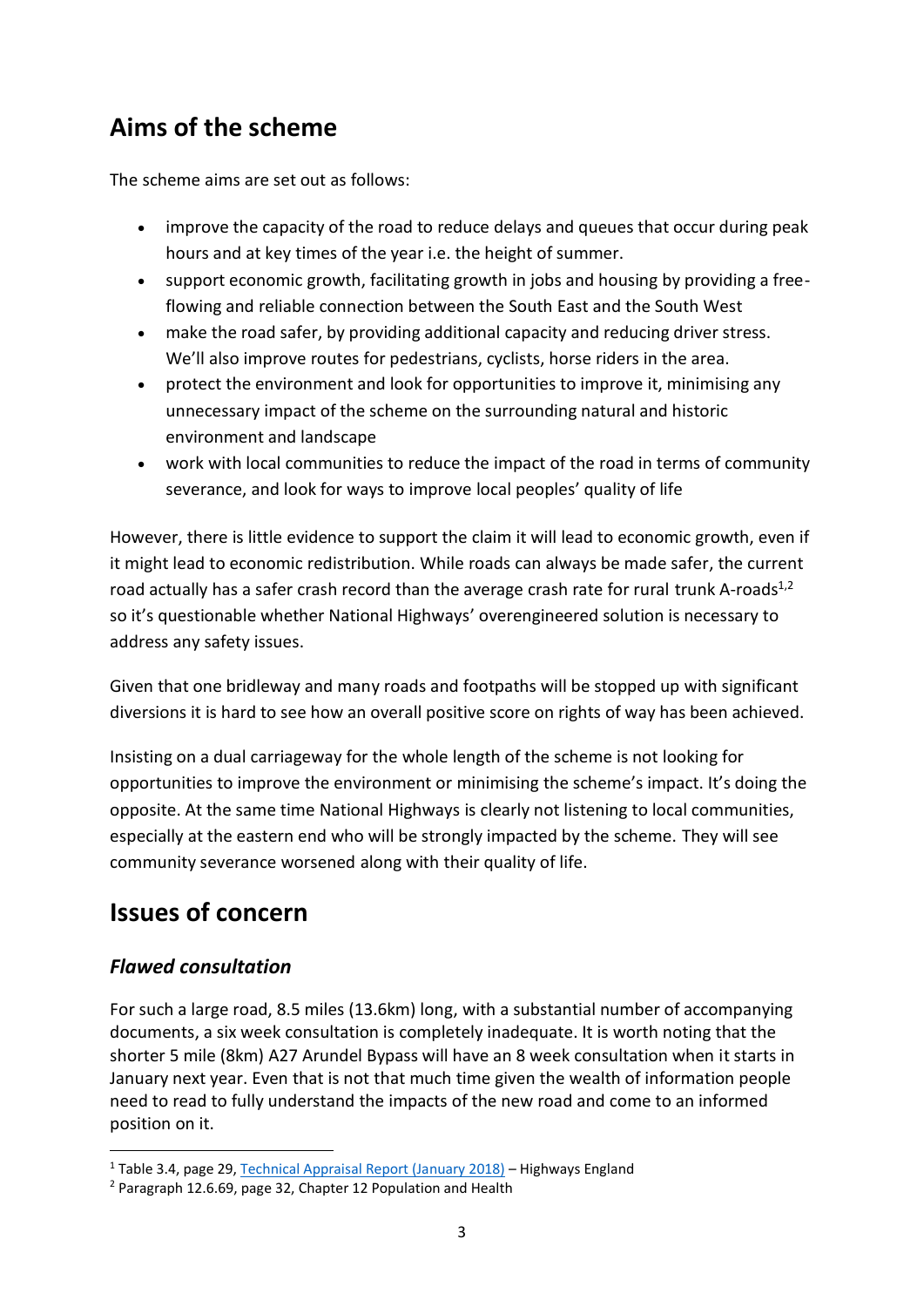There are 272 documents accessible mostly through the list view on the Virtual Consultation portal which is a very clunky way of accessing the documents. Firstly, it is not very obvious that the documents are situated under a heading called 'list view' instead of a more obvious title such as 'documents' or 'further information'. Secondly, for much of the time when looking for information on the portal we were having to accept cookies for each document we accessed. This was another inconvenience and barrier to accessing the many documents, as well as wasting the public's time. Thirdly, given various documents are presented on the main consultation page with direct links, people could be left with the impression that these are the only documents they need to read. There are only 16 of these plus a link to the PEIR.

Even when you do find what you are looking for, the information is often presented in a confusing way or in a way designed to downplay the negative impacts and potentially mislead the public as to the true impact of the scheme. This is shown very clearly around the issues of Public Rights of Way (PROW) and noise pollution as outlined below.

#### *Public Rights of Way (PROW)*

Document 9 called 'PROW improvements' is an example of a document produced to give the impression of PROW benefits but provides virtually no useful information to show how this might be claimed. It also fails to bring together information about PROW that will be closed or stopped up so that people can get a balanced understanding of the overall impact of the scheme on the PROW. It points people to "*Chapter 12 of our Preliminary Environmental Information (PEI) Report"* for further information but without any link so people have to go looking for it themselves. It is worth noting that there is no document titled PROW closures and diversions, so people are left with the impression, without a lot of digging, that this new road is only going to lead to improvements, which is clearly wrong and clearly misleading.

It is also worth noting that the PROW information within Chapter 12 is mixed up with other considerations and while new proposals are clearly set out in Table 12-21<sup>3</sup>, this is incorrectly labelled as *"Changes to PROW as a result of the proposed scheme"* as it doesn't include closures or other impacts. The left-hand column of this table makes these interventions all sound like positive changes when this might not be the case given some involve diversions and hence extra journey lengths, most likely in a less pleasant environment as they are close to a 70mph road. Consequently, this table is misleading the public.

Indeed, the total number of PROW affected by the scheme, and this doesn't include local roads, is 39<sup>4</sup> but no detail is given as to what this might mean. Nowhere in this document is the full impact of the road scheme revealed. Figure 12-7 is twice referenced within Chapter 12 as "*showing proposed stopping up, diversions and new routes for WCH and other users of highways and local routes with public access rights".* To work out the real impact of the scheme involves scrutinising two maps, which are not always the easiest to work out, to try and assess what is being closed or affected. This is far from satisfactory and as part of the PEIR is not fit for purpose. The PEIR should clearly set out what is being affected and how. It should then explain how the negative impacts are proposed to be mitigated. Instead, it misleadingly presents all the changes as being positive, even when they are diversions, while

<sup>&</sup>lt;sup>3</sup> Table 12-21, pages 45 & 46, Chapter 12 Population and Health

<sup>4</sup> Paragraph 12.9.79, page 49, Chapter 12 Population and Health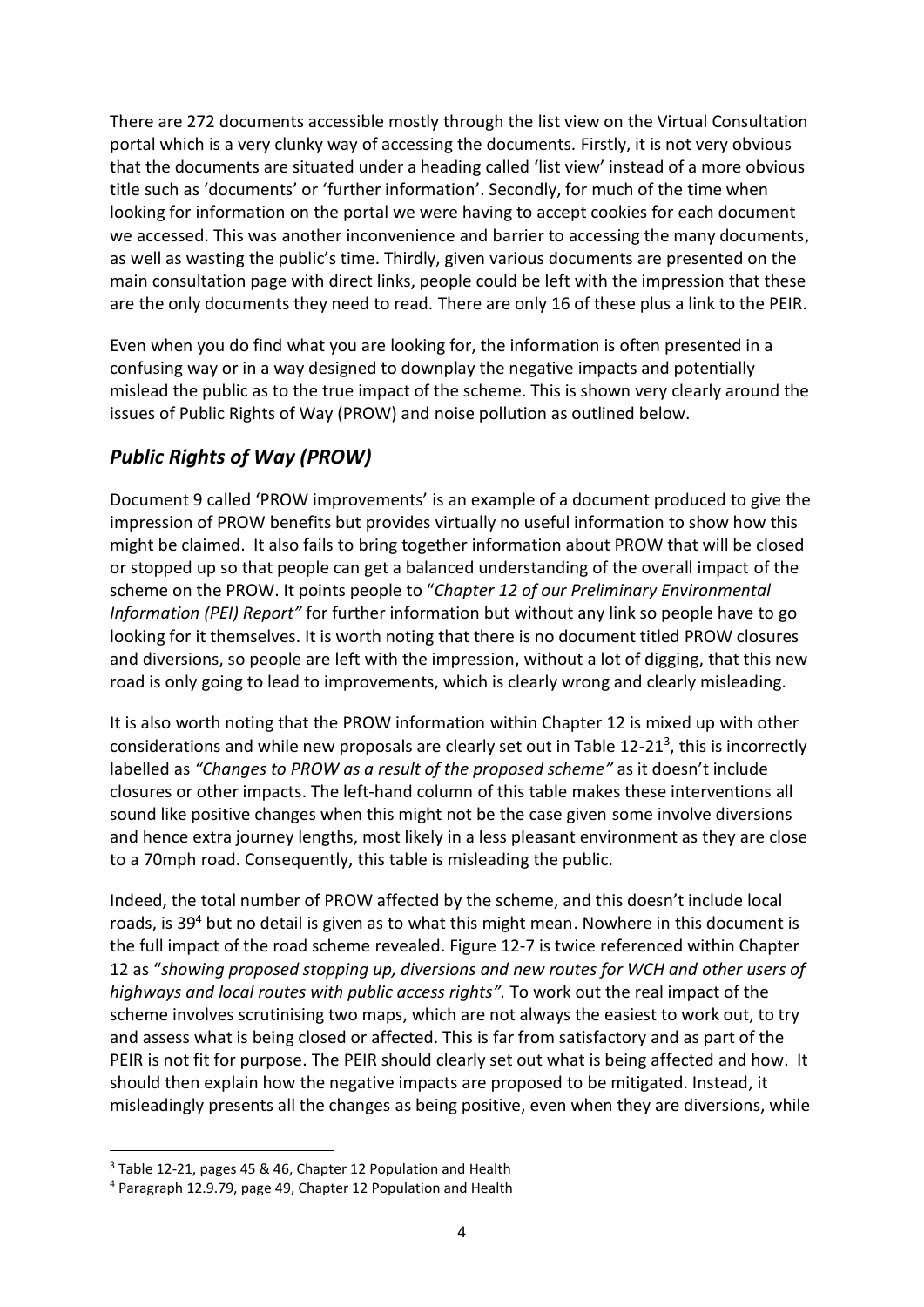effectively ignoring the negative impacts. This makes it very hard for the public to come to any clear understanding of the overall impact of the road proposals and therefore an informed decision when responding to the consultation.

#### *Noise pollution*

In the same chapter (12), noise is also similarly confusingly presented, not fully quantifying the direct and indirect impacts of noise pollution on residential dwellings. Even when it presents the direct impacts of the road scheme on noise, these are not totalled up for people to have a clear understanding of the overall impact. Excluding the mostly beneficial impact on village of Henlade, further demonstrates the negative impact the scheme has on communities along the route and further highlights a different approach should have been seriously considered east of Henlade.

While the direct noise impacts are set out in a series of tables for communities along the road, the indirect impacts experienced due to changes in traffic on neighbouring roads are less clearly presented in a more generalised form with no breakdown as to which areas are most affected. This further undermines the ability for people to make informed comment.

It's worth noting the number of churches and at least one school adversely affected by the proposals.

Despite the fact that the number of residential and other receptors negatively affected by noise from the road, both directly and indirectly, is clearly far greater in number than those that benefit (which the report acknowledges), the conclusion in Chapter 12 somewhat amazingly concludes that *"At a population level, the health outcome is likely to be neutral across all wards except for North Curry and Stoke St Gregory, which is positive."<sup>5</sup>* This is just not credible and highly misleading especially as the number of properties with direct permanent significant adverse effects are nearly four times those with direct permanent significant beneficial effects<sup>6</sup>.

Further muddling and confusion is created in Chapter 16, which is described as PEIR summary, which could cause it to be confused with the PEIR Non-technical summary. Here, there are further incredible claims about positive health outcomes due to noise when noise is worse for far more properties than it is beneficial. Another claim is that there will be *"improved accessibility from the overall reduction in the number of vehicles passing through communities"<sup>7</sup>* yet this does not tally with the increases in noise due to increases in traffic this scheme will generate.

Meanwhile the PEIR says *"There are over 20 public rights of way (PRoW) such as footpaths that cross or meet the A358 which have the potential to be affected by the proposed scheme."<sup>8</sup>* Yet in Chapter 12, it states that: *In total the proposed scheme has the potential to affect 39 PRoW which are shown on Figure 12.7 Public rights of way within the study area." 9*

<sup>&</sup>lt;sup>5</sup> Paragraph 12.9.111, page 55, Chapter 12 Population and Health

<sup>6</sup> Pages 32 & 33, PEIR Non-technical summary

<sup>&</sup>lt;sup>7</sup> Table 16-1, page 4, Chapter 16 Summary

<sup>8</sup> Page 35, Population and human health, PEIR

<sup>9</sup> Paragraph 12.9.79, page 49, Chapter 12 Population and Health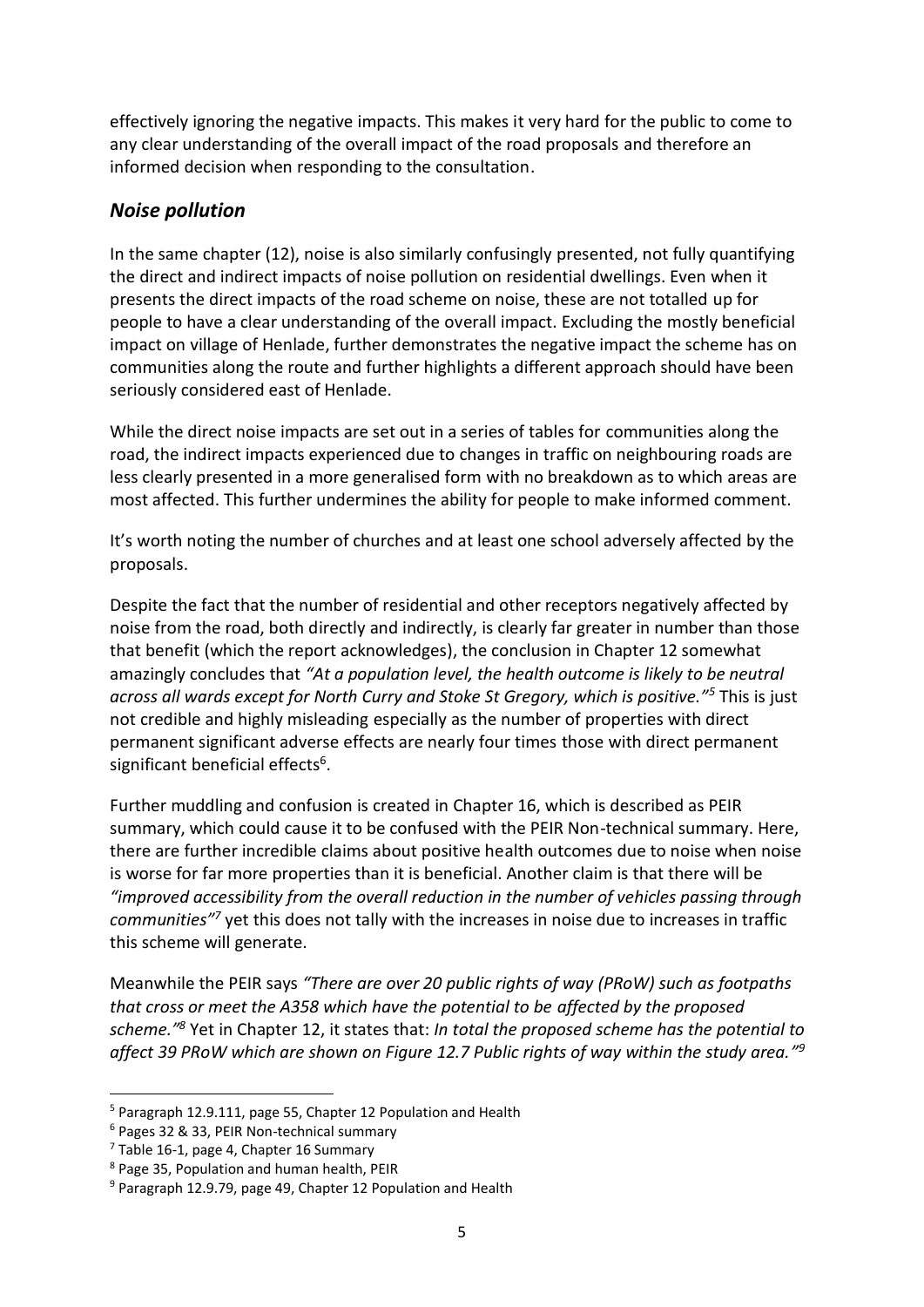This is clearly inconsistent and while the latter is listed under construction, no detail is given and no more information is provided under operation.

#### *Air Pollution*

No mention is made within this section of the recent change in World Health Organisation WHO guidelines for particulates and nitrogen dioxide. The WHO have concluded that there are no safe levels of these pollutants and has cut its guideline levels significantly, which are now a quarter of the UK's legal limits for nitrogen dioxide and one fifth the UK's limit for PM2.5s.

While these are not legal limits, they are important and should be mentioned and the impact of the road assessed against them as they are a better measure of impact on human health.

It is also of concern that virtually no monitoring has been done, or is proposed, along most of the A358 or the local road network nearby. Most of the air pollution monitoring points are along the M5 or in Taunton. There are only 5 monitoring points along the existing A358 and these all lie within not much more than 1km from the M5, with point 62 being the furthest east.

Given the large increase in noise pollution for people along the route east of Henlade, and also off the route, particularly at North Curry, Broadway and Horton, it's highly likely these communities will see an increase in air pollution. This does not appear to have been properly addressed within the PEIR.

The PEIR non-technical summary states that there is *"Likely significant adverse effect on Bickenhall Wood ancient woodland due to air quality related nitrogen deposition from vehicle emissions causing potential for habitat degradation."<sup>10</sup>* In Chapter 5 (air quality) a much longer list of designated wildlife sites and ancient woodland are listed as being adversely affected, although most are then dismissed in Chapter 8 (biodiversity) as the impact is not considered to be significant. However, it should be noted that this is before cumulative impacts have been assessed. It also highlights the need that if the A303 is completely dualled, there will need to be an assessment of the whole corridor for the wider impacts that will arise from the increase traffic that will result.

#### *Climate change*

This new road proposal will lead to an unacceptable increase in carbon emissions. Despite the fact that the scheme is expected to increase carbon emissions over its lifetime by over 2 million tonnes, the PEIR says there will be no significant impacts due to these emissions. This is simply not credible.

This is repeated in Chapter 16 and the fact that emissions arising from the road are not significant compared to the UK's 5 year carbon budgets is used as the excuse for dismissing carbon emissions as insignificant. However, that ignores the impact of increasing emissions

<sup>10</sup> Page 26, PEIR Non-technical summary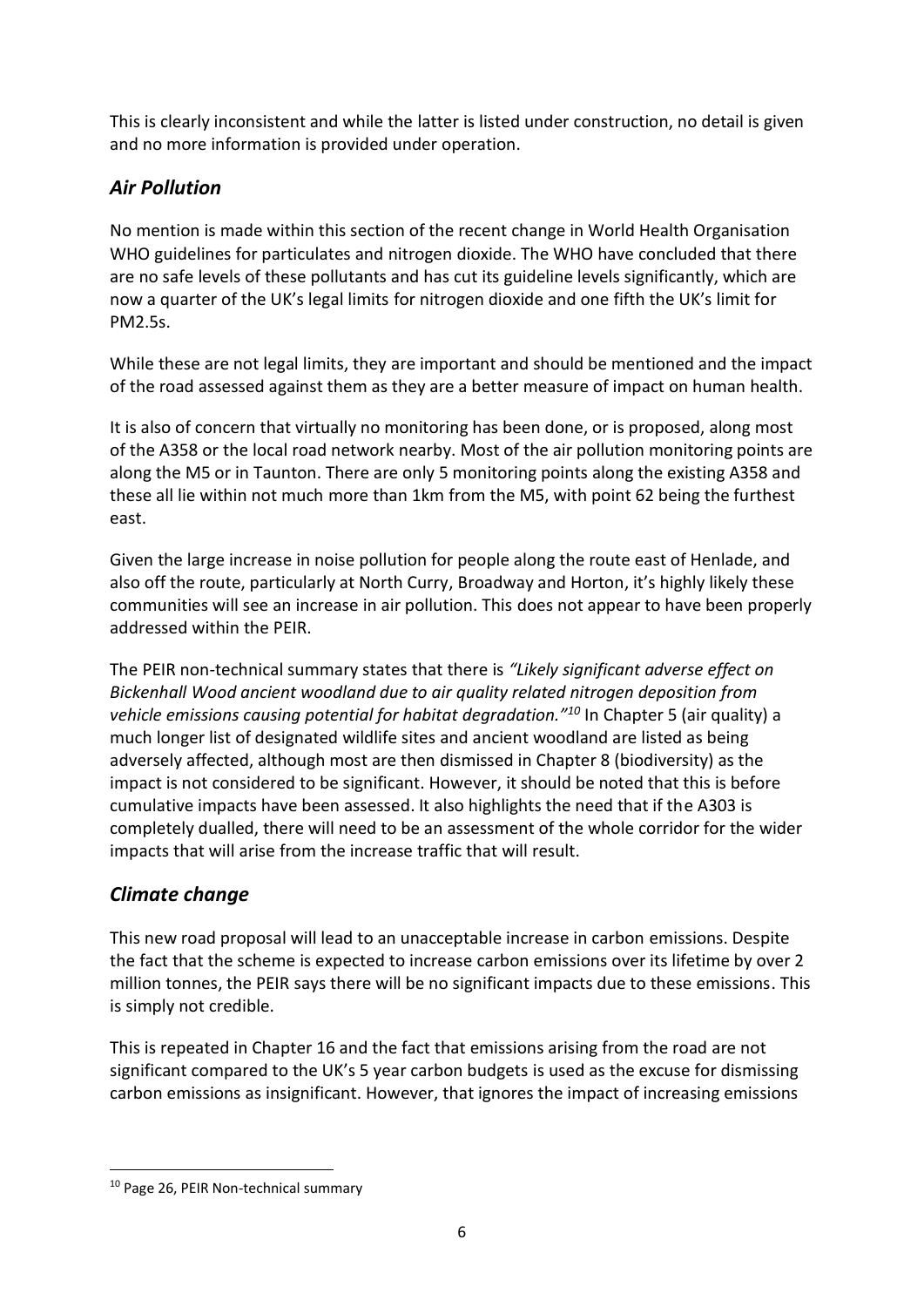within the local and regional area (as EIR guidance recommends<sup>11</sup>) and Somerset County Council's aim to be carbon neutral by 2030. In this context this increase will be significant and should be addressed within the PEIR.

It is worth noting that carbon losses due to land clearance, soil disturbance or loss, and land use change have not been assessed.

#### *Landscape and wildlife impacts*

The road proposals would have significant negative impact on the landscape, including the setting of the Blackdown Hills AONB, and would involve the significant loss of ancient and other woodland, veteran trees, hedgerows and other habitats.

The scheme would impact directly on wildlife both during construction and operation with the most severe impact likely to be on bats. Habitat severance could disrupt the bats' foraging and this might not return to what it was previously even with mitigation measures. Temporary screening to direct low-flying bats and birds over the road to avoid colliding with traffic, could actually be in place for at least a decade as it won't be able to be removed until planting has substantially matured. This could also have an impact on the landscape that extends beyond the construction period.

The increased noise from the road will also impact on breeding of birds and other creatures that rely on communication to find a mate.

#### *Cumulative effects*

Given that the PEIR admits that it has not assessed the cumulative effects of other developments in the vicinity, how can the true impact of the new road be properly assessed?<sup>12</sup>

#### *Other options*

We don't believe that other approaches or options have been properly considered for this road. National Highways has settled on a dual carriageway and refused to seriously consider anything else, either in part or in full. Given the need for more urgent action on climate change, which is likely to include the need for traffic reduction as the electrification of the vehicle fleet is unlikely to happen quickly enough, the justification for a dual carriageway, end to end, falls away.

Given the severe impact of the road scheme on the local community and the surrounding environment and the huge increase in carbon emissions, National Highways needs to go back to the drawing board and come back with something that delivers far more benefits and has far less adverse impacts.

<sup>&</sup>lt;sup>11</sup> Paragraph 4.4.2, page 40, Guidance on Integrating Climate Change and Biodiversity into Environmental [Impact Assessment](https://ec.europa.eu/environment/eia/pdf/EIA%20Guidance.pdf) – European Union, 2013

<sup>12</sup> Page 42, PEIR Non-technical summary